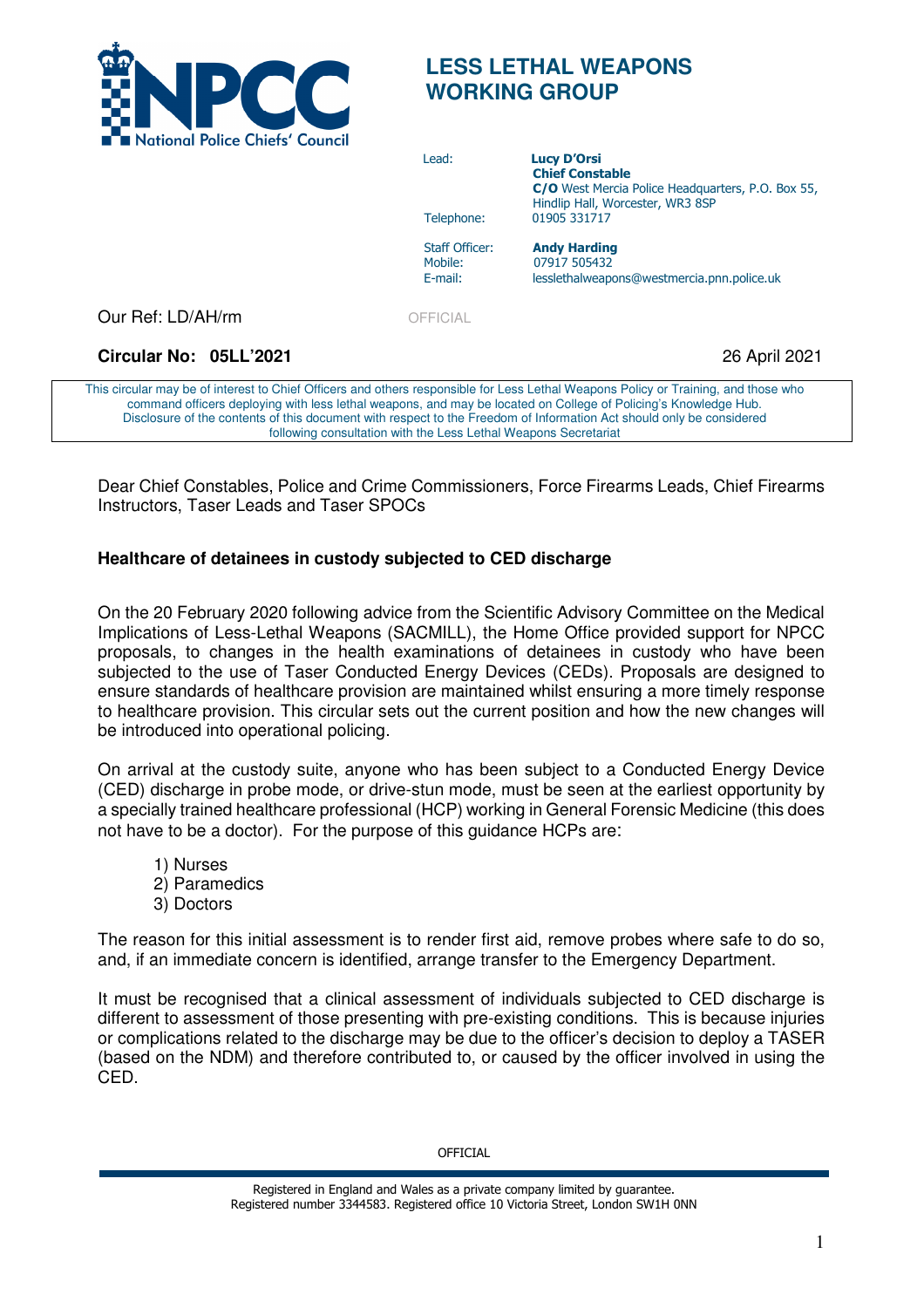#### OFFICIAL

The position of the Faculty of Forensic & Legal Medicine of the Royal College of Physicians (FFLM) remains that the detainee, as well as officer(s) or member(s) of the public exposed to CED discharge, should receive precisely the same level of care. In practice, this requires all individuals to be assessed either by a doctor, or alternatively, by a nurse or paramedic with an advanced clinical qualification (equivalent to the Royal College of Emergency Medicine credentialing scheme for Advanced Clinical Practitioners) which allows them to practise independently and who would escalate to take the advice of a doctor when appropriate.

The FFLM and the NPCC recognise that the models of healthcare currently deployed in police custody across the UK mean that there are a limited number of doctors or advanced clinical practitioners working within the custody setting.

With that in mind, if a provider is unable to make available a doctor qualified in forensic medicine, then the following minimum standards will be required for a HCP to assess detainees exposed to CED discharge:

1. The nurse or paramedic holds an advanced clinical practitioner qualification (as described above)

### **OR**

- 2. The nurse or paramedic has undergone:
	- a. Induction training in General Forensic Medicine via a course following the FFLM syllabus and standards for this induction training

### **AND**

b. Has undergone a bespoke CED course approved by the FFLM and supported by the NPCC

All providers must ensure that all clinicians (doctors, nurses or paramedics) must have access to a named, senior, experienced forensic physician (preferably with the qualification MFFLM/FFFLM) for discussion and physical review of complex situations and complex patients.

Between the date of the Home Office supported change and today, the FFLM have been engaged with the NPCC Less Lethal Weapons Group, NPCC Custody Lead and healthcare providers across the UK to establish a one day course suitable for ALL HCPs employed in custody settings and relating to the use of Taser CEDs.

As from the 17<sup>th</sup> May 2021, and to coincide with the Government reaching step 3 of the 'road map to recovery' during the COVID pandemic, courses will become available that can be booked through the FFLM (**via fflm.ac.uk**) under phase one of the project. The FFLM have been instructed to develop the required training and provide forces with sufficient slots to enable a force to 'go live' with the change in their management of detainees who have had Taser used upon them.

Once this first phase has been completed and forces are compliant, phase two will become available where forces will be able to purchase licences to deliver the training in-house following the successful completion of a 'train-the-trainer' course. The NPCC Custody Lead in conjunction with HCPs and the FFLM will complete the finer details of this process. Health care providers can continue to utilise courses offered as part of phase one by the FFLM.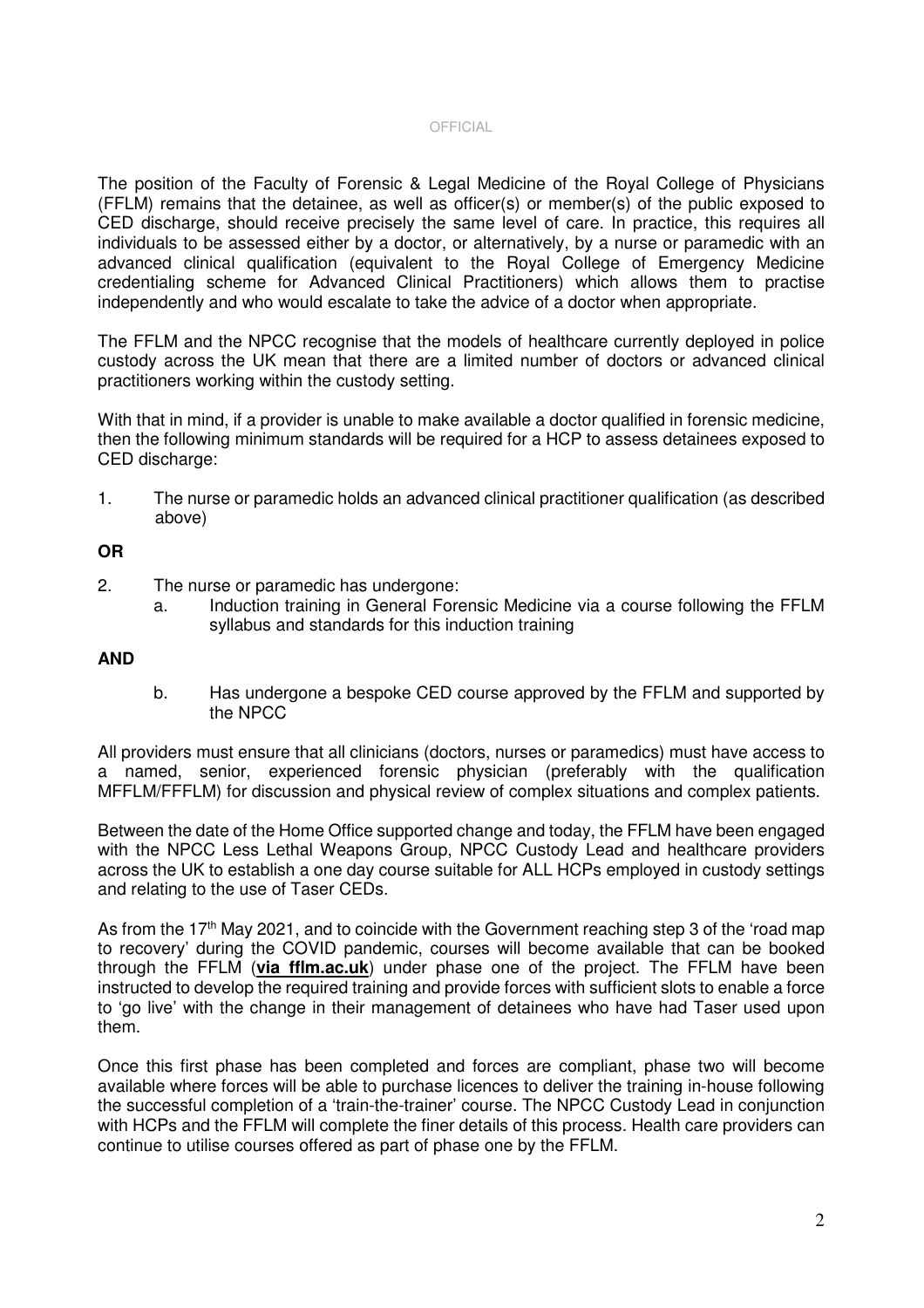#### OFFICIAL

At any stage, once a force has enough HCP personnel trained to sufficiently cover requests to examine detainees subject to Taser (CED), the force can declare themselves to be compliant. Once this has been achieved, the force must notify the Less Lethal Weapons Secretariat for our records. At this point the force's requirement for doctors to be routinely utilised to examine those exposed to CEDs will no longer be in place. It will be for the force to ensure they continue to be fully compliant with the requirements of the system. The medical aftercare arrangements are a key part of the system authorised by the Home Secretary. Section 2.1.1 of the Code of Practice on Armed Policing and Police use of Less Lethal Weapons refers to the system and cross references with Authorised Professional Practice (APP). **This policy is non-negotiable and has been reviewed by SACMILL under commission from the Home Office.**

If a force cannot achieve this standard then that force will still be required to provide doctors to assess all detainees who have had Taser used upon them.

The NPCC do NOT support the reliance on emergency departments to fulfil this function as a routine standard operating procedure to prevent the costs involved in routine doctors' examinations.

To clarify:

- This system change and policy will come into effect from the 17<sup>th</sup> May (to coincide with step 3 of the roadmap out of the lockdown).
- Forces can book training courses with the FFLM as soon as they become available.
- A force can declare they are compliant at any time after the 17<sup>th</sup> May when enough personnel are trained to provide full cover in the custody areas.
- Once a force declares its compliance, they must notify the Less Lethal Weapons Secretariat: lesslethalweapons@westmercia.pnn.police.uk
- A force must de-register with the Less Lethal Weapons Secretariat if for whatever reason they fall out of compliance.
- Any force that is not compliant will have to maintain doctors to examine any detainee in custody who has had Taser CED used upon them.
- Once the FFLM have provided enough courses for forces to embed this process, train-the -trainer courses will be available via accreditation and licence to support full compliance.
- A force can maintain their commitment to the policy by utilising the courses offered by the FFLM.
- The NPCC Less Lethal Weapons Secretariat must be informed at the earliest opportunity in cases where a serious adverse medical outcome arises as a suspected result of use of CED. This is to ensure that any lessons may be learned and, where appropriate, promulgated at a national level.

Yours sincerely

**Chief Constable Lucy D'Orsi NPCC Less Lethal Weapons National Lead** 

**Cont.**